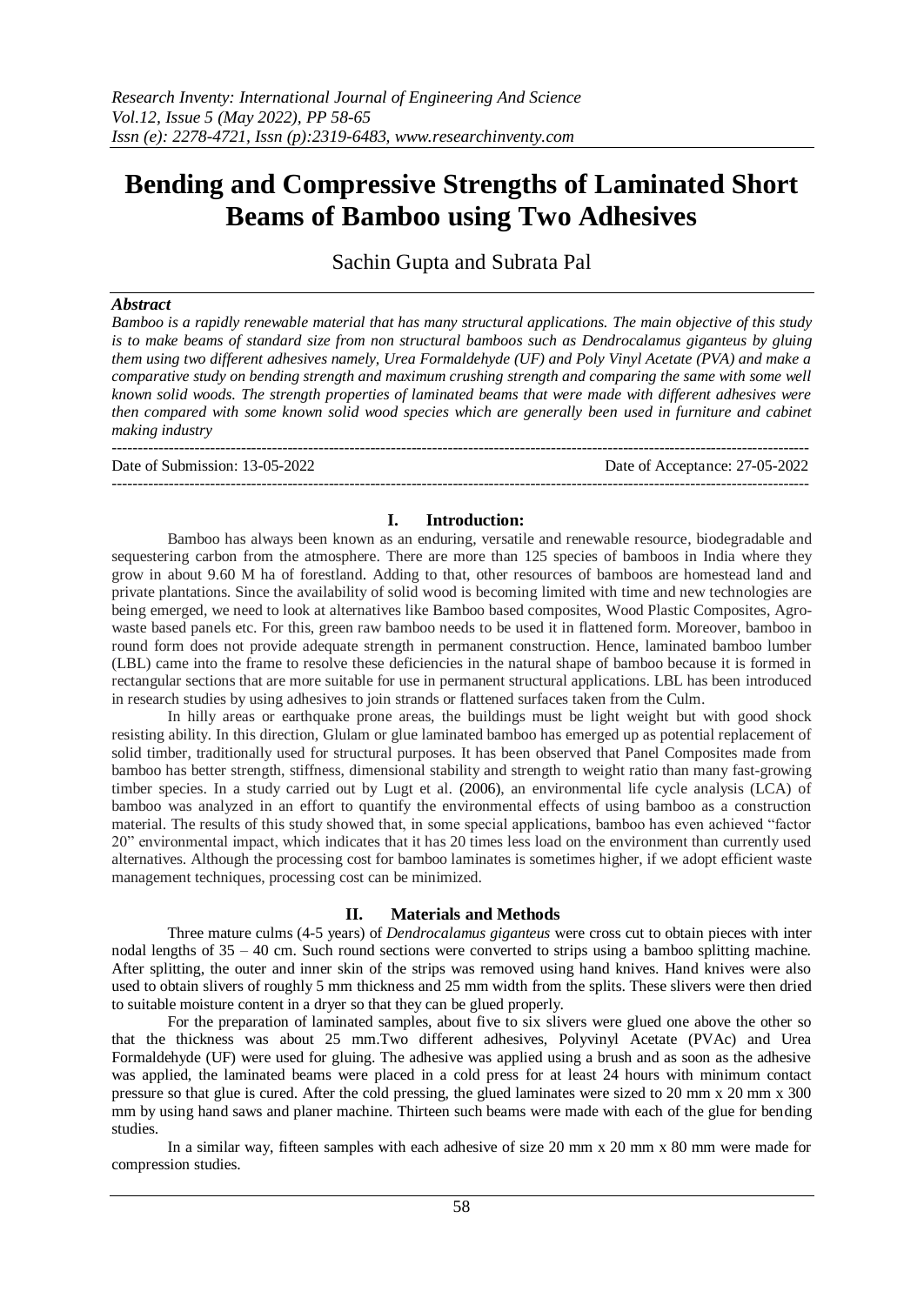Static Bending measurements were carried out on a Universal testing machine (UTE-10) following IS-1708 (BIS, 1986). The span used was 280 mm. The specimen was placed such that the load was applied at right angle to the specimen at its centre. The load was applied continuously throughout the test such that the movable head of the testing machine moved at 2.5 mm/min. Deflections corresponding to progressively applied loads were noted at regular load intervals till the specimen broke. The load at which the specimen broke was recorded as the maximum load (P'). The load deflection graph was then plotted on a spreadsheet with the deflections in mm on the abscissa and corresponding loads in Newton (N) on the ordinate. Load (P) and deflection (D) at the limit of proportionality were noted. For finding out D, a line parallel to the linear portion of the load-deflection graph was drawn from the origin.

The parameters of modulus of Rupture (MOR) a Modulus of Elasticity (MOE) were calculated for each sample using the following formulae:

Modulus of Rupture (MOR) (N/mm<sup>2</sup>) =  $=$  3P'L/2bh<sup>2</sup> (1) Modulus of Elasticity (MOE)  $(N/mm^2)$  =  $P_{\text{P}}^{3}/4\text{Dbh}^{3}$  (2)

Where,

 $P =$  Load at the limit of proportionality in N

**P**' = Load at failure or Maximum load in N

**L**= Span of the specimen in mm

 **= Breadth of the specimen in mm** 

 $h$  = Height or thickness of the specimen in mm

 $D =$  Deflection or slip of the midpoint of the beam at the limit of proportionality in mm.

To determine the strength of beams under compression, Compression parallel to grain test was conducted according to IS: 1708 (BIS, 1986). The tests were carried out on a suitable testing machine (RIEHLE). The specimens were placed in a way, that, the centre of the movable head of the machine is vertically just above the centre of the cross section of the specimen. The rate of loading was 0.6mm per minute.

The formula used for Maximum Crushing Strength (MCS) at Compression parallel to grain is  $\frac{P}{A}(N/mm^2)$ . Where,

 $P' =$  Maximum Crushing load in N

 $A = Cross sectional Area in mm<sup>2</sup>$ 

### **III. Results and Discussion**

The static bending parameters of laminated bamboo joined with PVAc and UF were computed by calculating the modulus of rupture (MOR) and Modulus of elasticity (MOE)as discussed in the previous section. The calculated MOR and MOE are given in Table 1.

| Table 1: MOR values with the two adhesives |  |  |  |  |  |  |
|--------------------------------------------|--|--|--|--|--|--|
|--------------------------------------------|--|--|--|--|--|--|

| Sample No.     | MOR(N/mm <sup>2</sup> ) |       |  |  |  |
|----------------|-------------------------|-------|--|--|--|
|                | <b>PVAc</b>             | UF    |  |  |  |
| $\mathbf{1}$   | 58                      | 90.9  |  |  |  |
| 2              | 44.9                    | 89.2  |  |  |  |
| 3              | 37.7                    | 95.1  |  |  |  |
| $\overline{4}$ | 46.3                    | 55.7  |  |  |  |
| 5              | 65.7                    | 76.4  |  |  |  |
| 6              | 61.1                    | 106.2 |  |  |  |
| $\overline{7}$ | 82.0                    | 94.6  |  |  |  |
| $8\,$          | 52.2                    | 55.7  |  |  |  |
| 9              | 51.0                    | 122.2 |  |  |  |
| 10             | 66.3                    | 115.7 |  |  |  |
| 11             | 51.0                    | 75.1  |  |  |  |
| 12             | 69.1                    | 97.1  |  |  |  |
| 13             | 69.5                    | 74.7  |  |  |  |
| Mean           | 58.06                   | 88.35 |  |  |  |
| St. Dev        | 10.57                   | 12.82 |  |  |  |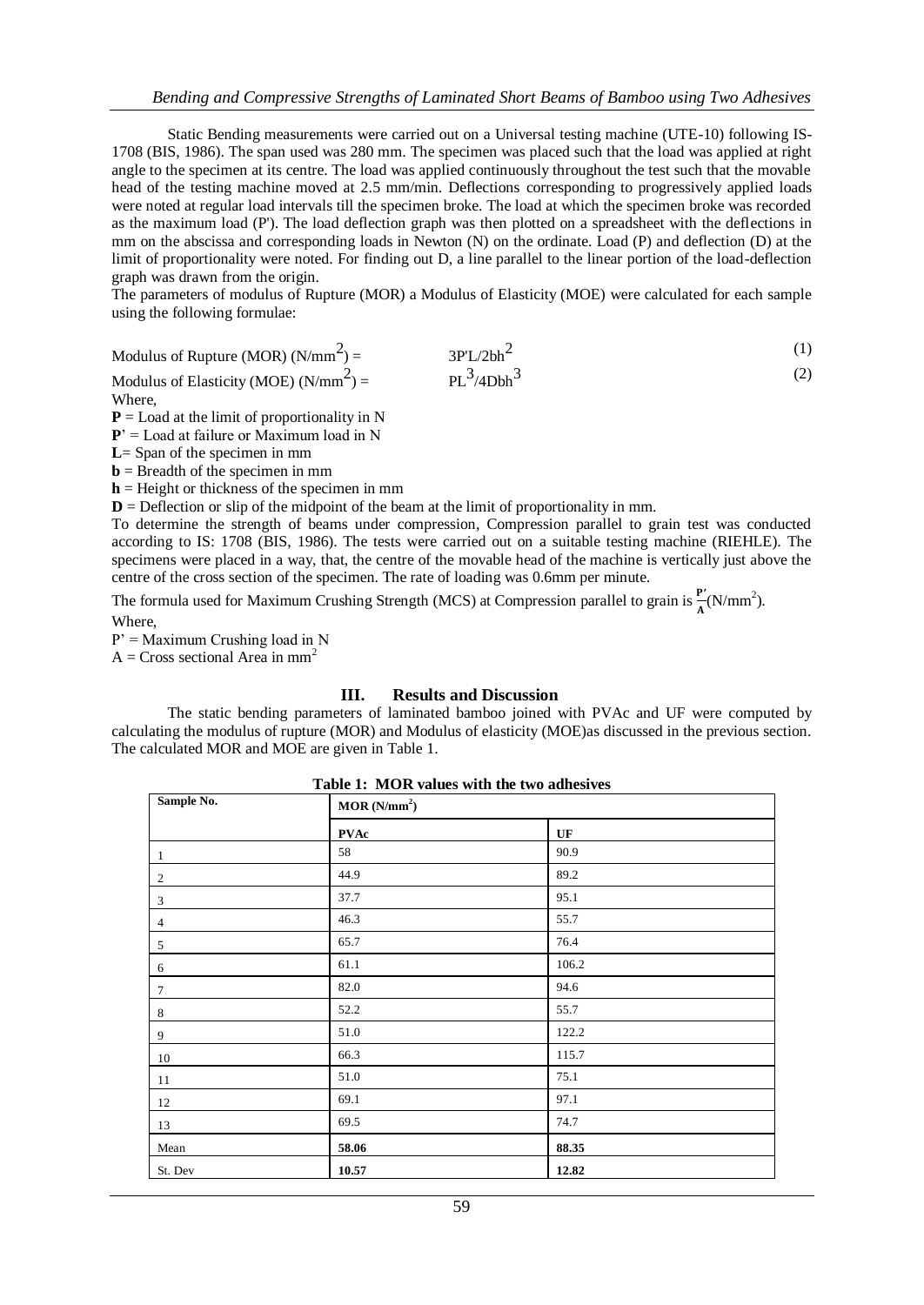| (0/2)<br>18.20<br><br>,,,<br>7.JL<br>- |
|----------------------------------------|
|----------------------------------------|

From table 1, it can be seen that the average values of MOR for both the adhesive differ a lot. The beams glued with UF have resulted in a much higher MOR by about 30 N/mm<sup>2</sup>. To investigate the statistical significance of the difference, one-way ANOVA was carried out and results are given in Table 2.

| <b>Source of Variation</b> | df | MS      |         | <b>P-value</b> | <b>F</b> crit |
|----------------------------|----|---------|---------|----------------|---------------|
| Adhesive                   |    | 5964.56 | 20.9312 | < 0.001        | 4.2597        |
| Error                      | 24 | 284.96  |         |                |               |
| Total                      | 25 |         |         |                |               |

|  |  | Table 2: ANOVA of MOR due to Adhesive |
|--|--|---------------------------------------|
|--|--|---------------------------------------|

The ANOVA suggests that the p-value obtained is much lesser than 0.001 indicating that one can say with more than 99% confidence that the difference between MOR values is statistically highly significant for the beams made with the two adhesives.

The average values of MOR obtained for the two adhesives are compared with the help of bar diagram in fig. 1.



**Figure 1: Comparison of Mean MOR values due to two different Adhesives** Note: Different alphabets (a and b) in the above Figure indicate different significance levels

A report by Biswas et al. (2017) on laminated panels made of *Bambusa vulgaris* and *Bambusa balcooa*, where UF and PVAc were used as binders indicated that the shear strength of the UF Panel was greater than PVAc Panel. It is a well-known fact that with many solid woods, UF gives a better bond with the wood than PVAc. Penetration of a liquid adhesive into a porous substrate either occurs on the micro- or the nano- scales depending on its ability to penetrate into cell lumens or cell walls respectively (Follrich et al. 2010). Long PVAc adhesive chains have lower mobility resulting in lower penetration ability due to the long fibrous molecules present in the resin (Frihart 2005).

In a similar way, the MOE values also were compared. The values are given in Table 3.

### **Comparison of MOE:**

| Table 3: MOE values with the two adhesives |
|--------------------------------------------|
|--------------------------------------------|

|        | MOE(N/mm <sup>2</sup> ) |      |  |  |  |
|--------|-------------------------|------|--|--|--|
| Sample | PVAc                    | UF   |  |  |  |
|        | 6894                    | 7133 |  |  |  |
|        | 2972                    | 8903 |  |  |  |
|        | 2413                    | 7713 |  |  |  |
|        | 4055                    | 4477 |  |  |  |
|        | 6378                    | 8053 |  |  |  |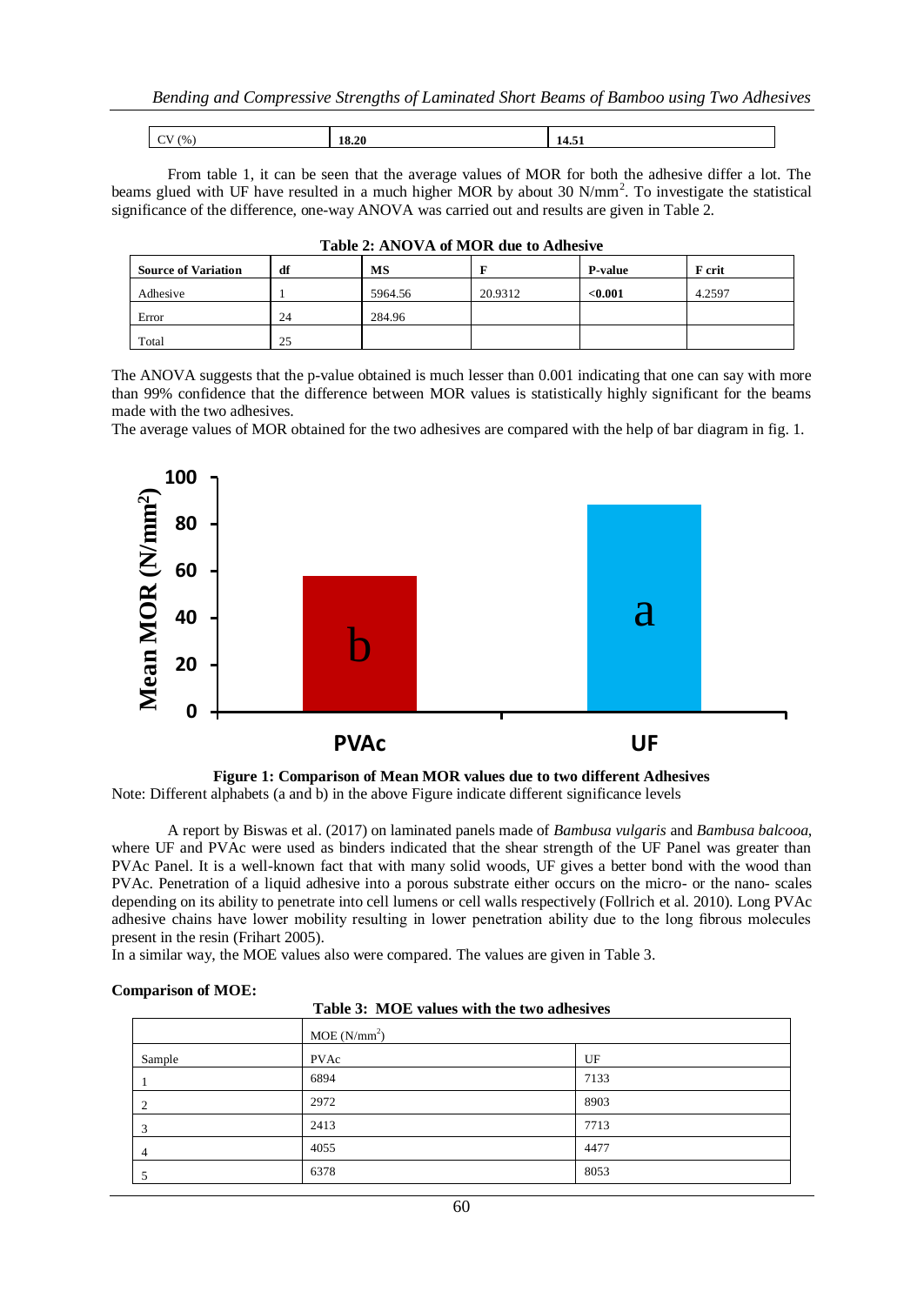| 6       | 4516    | 10191   |
|---------|---------|---------|
| 7       | 6668    | 9374    |
| 8       | 2859    | 7954    |
| 9       | 4804    | 11043   |
| 10      | 5167    | 8397    |
| 11      | 5652    | 5864    |
| 12      | 5755    | 9193    |
| 13      | 4938    | 6798    |
| Mean    | 4851.62 | 8084.08 |
| St. Dev | 444.95  | 1717.10 |
| CV      | 9.17    | 21.24   |

From the above table, we see that the average MOE values of the beams made of UF adhesive is almost double that of beams made with PVAc. To find out the statistical significance of the difference, one-way ANOVA was carried out and results are given in Table 4

| <b>Source of Variation</b> | df | МS          |        | <b>P-value</b> | F crit |
|----------------------------|----|-------------|--------|----------------|--------|
| Adhesive                   |    | 67917249.38 | 25.843 | < 0.001        | 4.26   |
| Error                      | 24 | 2628095.5   |        |                |        |
| Total                      | 25 |             |        |                |        |

**Table 4: ANOVA of MOR due to Adhesive**

The ANOVA clearly shows that, the p-value is much lesser than 0.001. Hence, we can infer with nearly 100% confidence that the MOE values differ significantly due to the change in adhesive while manufacturing bamboo beams. UF performs much better as glue for laminating *D. giganteus* strips for making elastic beams. The average values of MOE obtained by using two types of adhesive while manufacturing beams are compared using bar diagram in Fig 2



**Figure 2: Comparison of Mean MOE values due to the two different Adhesives** Note: Different alphabets (a and b) in the above Figure indicate different significance levels.

A study conducted by Blanchet et al., (2003) found that while manufacturing engineered wood parquet flooring using different binders, the strength properties and moisture resisting ability of PVAc were lesser than those of UF.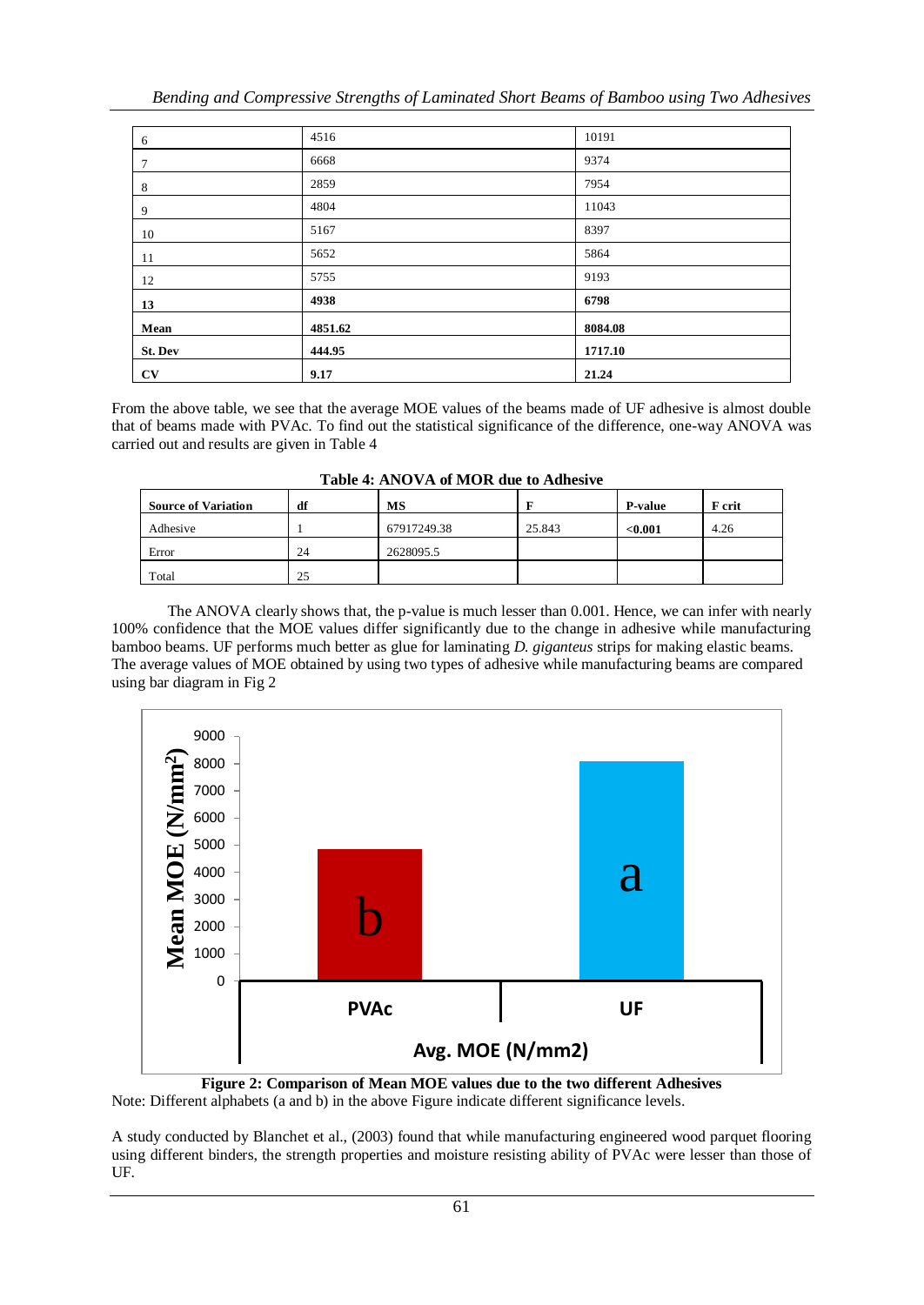# **Effect of Adhesive on the compression properties**

To compare the maximum crushing strength (MCS) of the laminated beams glued with two different types of adhesives, a comparative study on 15 laminated bamboo sample for each adhesive were conducted. The maximum crushing stress values with two different adhesives is shown in Table 5.

| Maximum Crushing Strength (N/mm <sup>2</sup> ) |             |                        |  |  |  |  |
|------------------------------------------------|-------------|------------------------|--|--|--|--|
| Sample                                         | <b>PVAc</b> | $\mathbf{U}\mathbf{F}$ |  |  |  |  |
| 1                                              | 31.57       | 59.05                  |  |  |  |  |
| $\sqrt{2}$                                     | 34.57       | 64.28                  |  |  |  |  |
| $\sqrt{3}$                                     | 43.71       | 66.95                  |  |  |  |  |
| $\overline{4}$                                 | 55.00       | 49.91                  |  |  |  |  |
| 5                                              | 59.68       | 47.09                  |  |  |  |  |
| 6                                              | 44.23       | 49.65                  |  |  |  |  |
| $\overline{7}$                                 | 54.39       | 44.36                  |  |  |  |  |
| $\,8\,$                                        | 47.46       | 45.78                  |  |  |  |  |
| 9                                              | 54.09       | 49.12                  |  |  |  |  |
| 10                                             | 46.74       | 53.60                  |  |  |  |  |
| 11                                             | 48.67       | 57.84                  |  |  |  |  |
| 12                                             | 52.68       | 55.05                  |  |  |  |  |
| 13                                             | 41.86       | 57.77                  |  |  |  |  |
| 14                                             | 28.16       | 49.80                  |  |  |  |  |
| 15                                             | 49.30       | 56.48                  |  |  |  |  |
| Mean                                           | 46.14       | 53.78                  |  |  |  |  |
| St. Dev                                        | 9.07        | 6.65                   |  |  |  |  |
| CV                                             | 19.65       | 12.37                  |  |  |  |  |

|  |  |  | Table 5: MCS values with the two adhesives |
|--|--|--|--------------------------------------------|
|  |  |  |                                            |

From the above table it is evident that, the values of average MCS vary considerably due to difference in adhesive. The average MCS value of the beams made with UF is clearly higher than those of made with PVAc. The bar diagram of average MOR values is shown below in Figure 3



**Figure 3: Comparison of Mean MCS values due to two different Adhesives**

Note: Different alphabets (a and b) in the above Figure indicate different significance levels. It is seen that as in the case of bending, the maximum crushing stress is also higher for UF glued beams as compared to that of PVAc.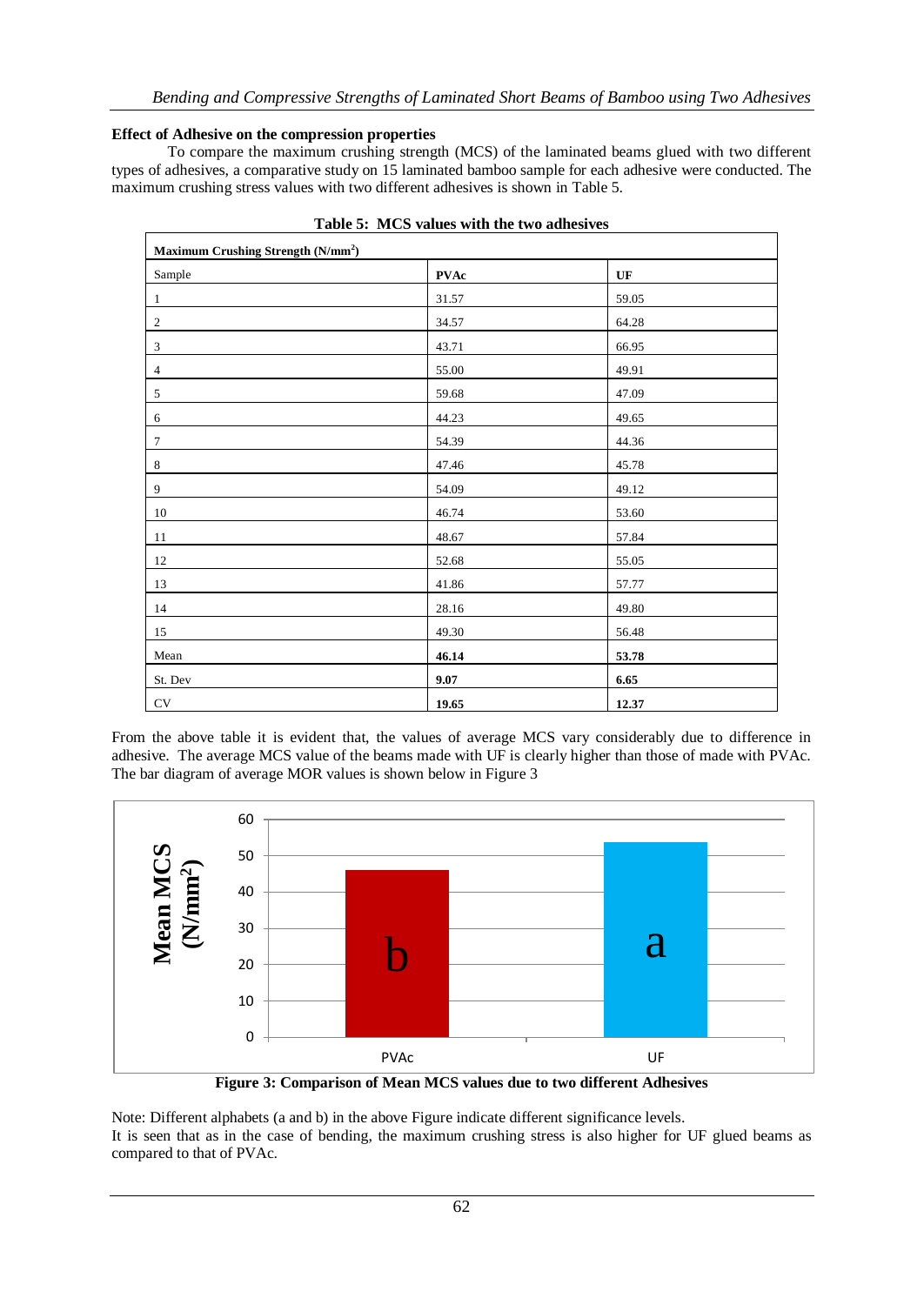From the above Table 5, we see that the average MCS values of the beams made of UF adhesive is considerably higher than that of beams made with PVAc. To find out the statistical significance of the difference, one-way ANOVA was carried out and results are given in Table 6.

| Source of Variation | df | MS     |       | P-value | F crit |
|---------------------|----|--------|-------|---------|--------|
| Adhesive            |    | 438.00 | 6.925 | 0.0137  | 4.196  |
| Error               | 28 | 63.25  |       |         |        |
| Total               | 29 |        |       |         |        |

**Table 6: ANOVA of MCS due to Adhesive**

From the ANOVA we can infer that, the p-value obtained is 0.0137, which is less than 0.05. Thus, the variation in MCS due to change in adhesive while manufacturing laminated bamboo beam is statistically significant. It is once again the UF adhesive which is performing better under compression also.

# **Comparison of strength properties with solid wood**:

Another important aspect of this study was to check whether the beams produced by laminating bamboo strips together with either of PVAc or UF adhesive can be used as Furniture components or not. In other word it is to be examined whether these beams are suitable replacement for furniture components like chair legs, chair front rails etc.

According to a report by Anokye et al. (2016), since bamboo has a very high strength to weight ratio, laminated bamboo has great potential to substitute wood for the purpose of furniture manufacturing.

An effort was made to compare the mechanical strength properties of the beams studied with some well known furniture wood species, namely, Acacia, Sissoo, Mango, Chir Pine, Teak etc. For this purpose, we compared the average MOR and MCS parallel to the grain values of the bamboo beams, manufactured with PVAc and UF with the reported values of some furniture wood species (Rajput et al. 1996). Comparison of strength parameters of bamboo beams and few furniture woods is shown in Table 7.

| TWORE IT COMPANY HOUR OF DER ENGINE PARTMENTED OF DEMAND OU |                    |                                             |
|-------------------------------------------------------------|--------------------|---------------------------------------------|
| Wood/Bamboo beam                                            | Avg. MOR $(N/mm2)$ | Average Maximum Crushing Strength $(N/mm2)$ |
| Bamboo beam by PVAc                                         | 58.06              | 46.14                                       |
| Bamboo beam by UF                                           | 88.35              | 53.78                                       |
| Teak (Thane)                                                | 76.8               | 38.2                                        |
| Mango (Puri)                                                | 61.2               | 29.4                                        |
| Acacia (Saharanpur)                                         | 77.6               | 35.4                                        |
| Chir Pine (Uttarakhand)                                     | 49.4               | 25.0                                        |
| Sissoo (Dehradun)                                           | 71.8               | 35.2                                        |

**Table 7: Comparison of strength parameters of bamboo beams and few Furniture wood**

From the above table, it is to note that the average MOR value of the Bamboo beam manufactured with PVAc is greater than that of Chir Pine and almost comparable with Mango wood. But the average MOR value of the bamboo beam manufactured with UF is greater than that of all the furniture wood species, discussed here. The bar diagram (Fig 4.4) shows the variation of MOR of the bamboo beams with solid woods like Teak, Pine, Acacia, Mango, Sissoo etc.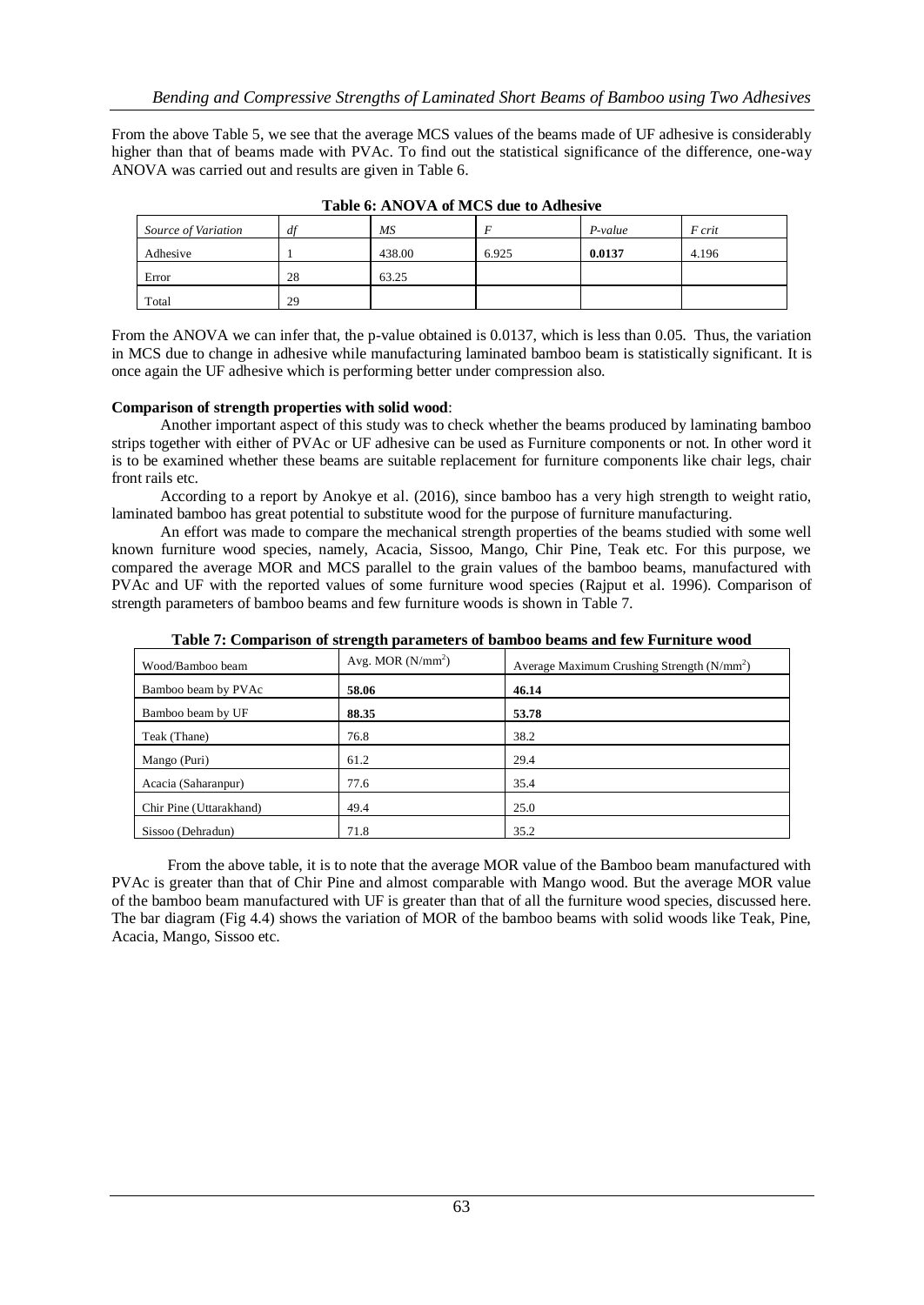

**Figure 4: Comparison of Mean MOR values of Bamboo beams with Furniture woods**

Comparing the compressive strength Parallel to the grain of Bamboo beams with other solid woods shows that, bamboo beams manufactured with both PVAc and UF provides better strength than the Solid woods, when compressed parallel to grain. The bar diagram (Fig. 5) shows the variation of Maximum crushing strengths between bamboo beams and solid wood species.



From the above figure, it can be seen that the average MCS value of the Bamboo beam manufactured with PVAc is greater than that of even Teak. But the average MCS value of the bamboo beam manufactured with UF is greater than that of all the furniture wood species. This clearly illustrates the use of laminated bamboo beams as furniture parts where they can tolerate both bending (eg. Front seat rail of a chair) and compression (eg. legs of a chair) equally well as many known furniture wood species.

## **IV. CONCLUSIONS:**

Results indicate that laminated bamboo is a versatile material and it can be used not only for furniture making, but also for construction and other major applications. The UF glued beams perform better than those of glued with PVAc in both Static bending and Compression parallel to grain tests. The difference in MOR, MOE and MCS values are statistically significant as well. The Rigidity of bamboo beams glued with UF is even better than Teak, Acacia, Shisham, Mango, Pine etc. furniture woods. Even mean MOR value of PVAc glued beam is higher than that of Chir Pine and almost comparable with Mango wood. Bamboo beams made with both UF and PVAc show more resistance in Compression parallel to grain than Teak, Acacia, Shisham, Mango, Chir Pine etc. However, the MCS values of UF glued beams are better compared to PVAc glued beams. Thus the